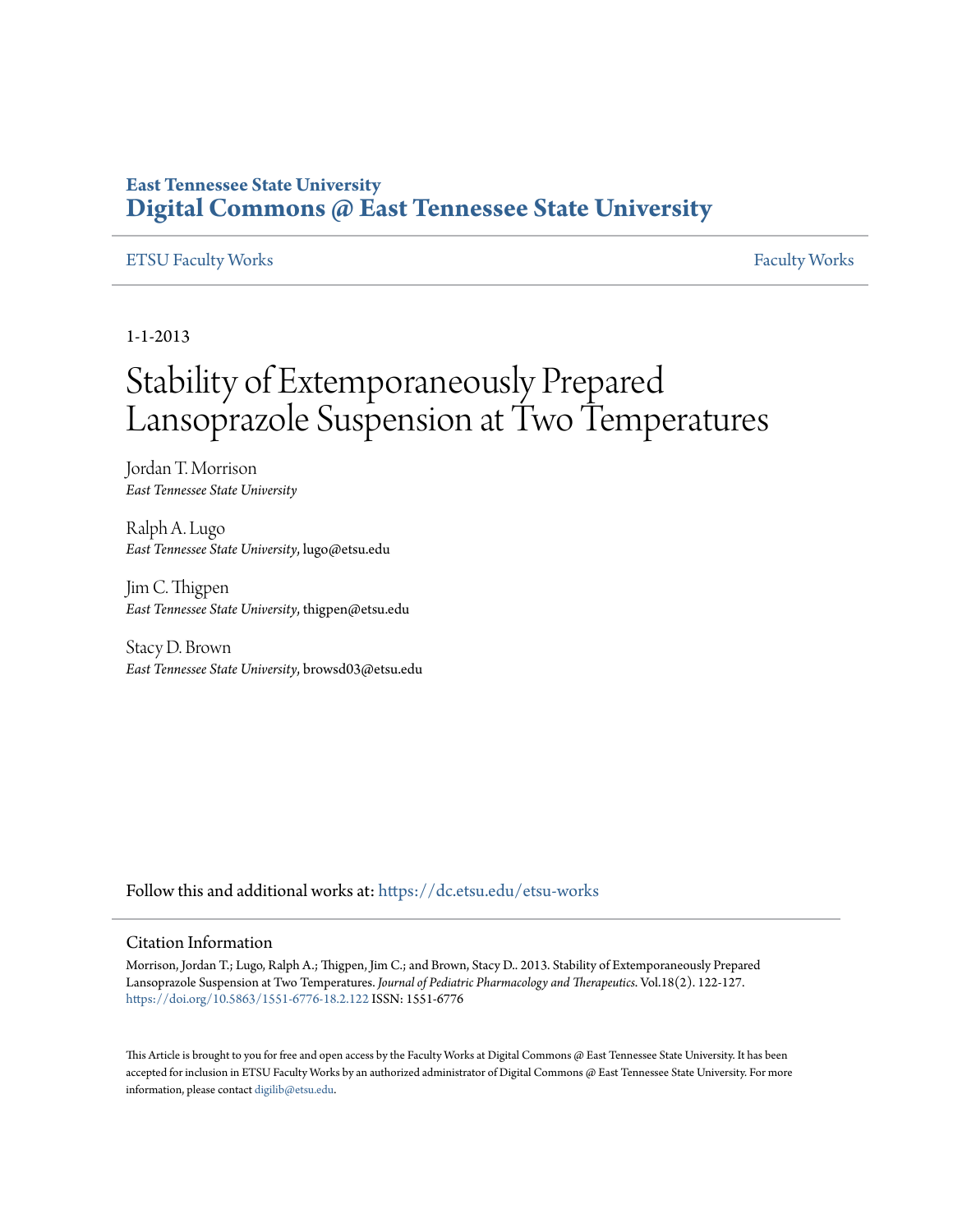# Stability of Extemporaneously Prepared Lansoprazole Suspension at Two Temperatures

#### **Copyright Statement**

This document was published with permission by the editor. It was originally published in *[Journal of Pediatric](https://doi.org/10.5863/1551-6776-18.2.122) [Pharmacology and Therapeutics](https://doi.org/10.5863/1551-6776-18.2.122)*.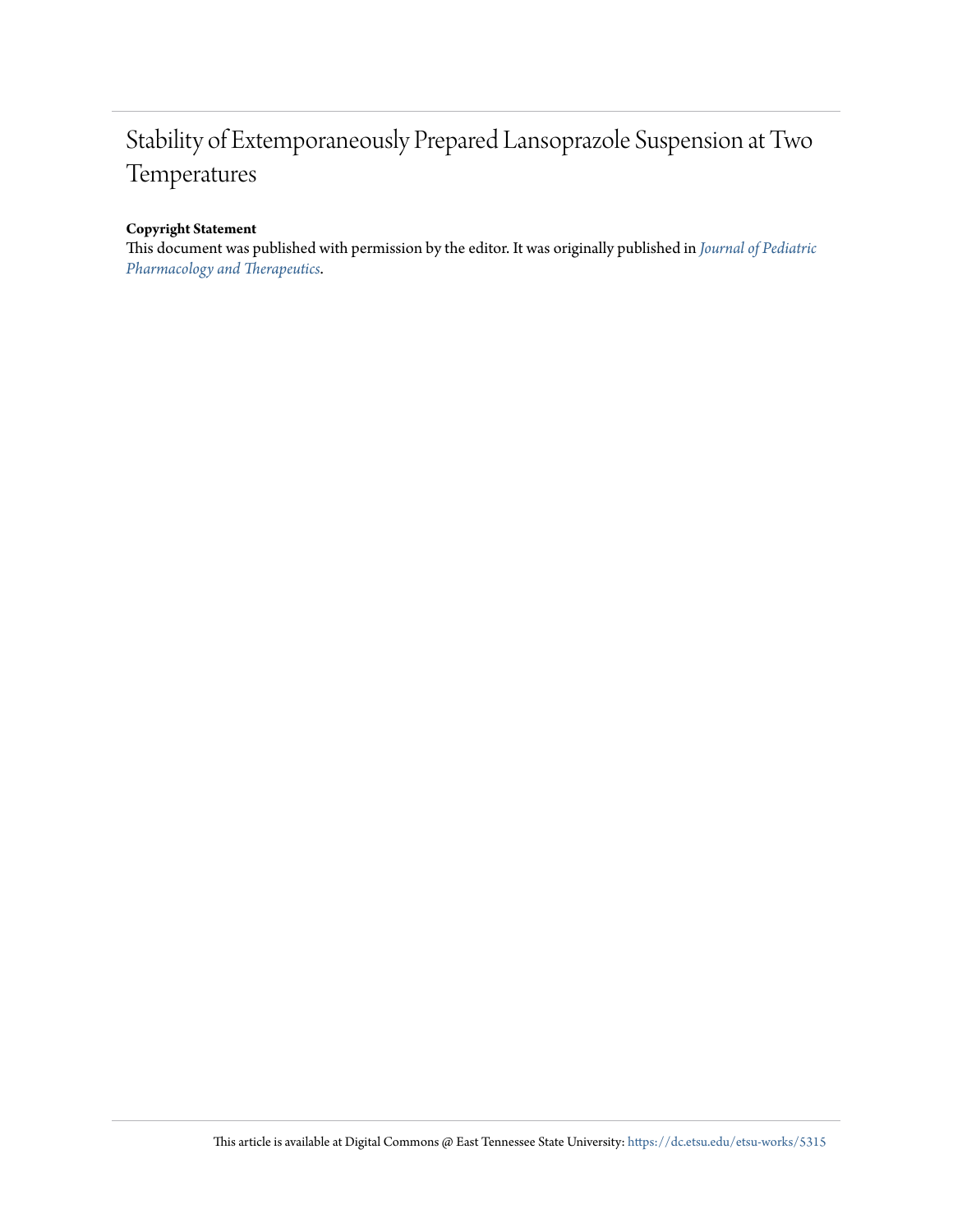## Clinical Investigation

### **Stability of Extemporaneously Prepared Lansoprazole Suspension at Two Temperatures**

Jordan T. Morrison, PharmD,<sup>1</sup> Ralph A. Lugo, PharmD,<sup>2</sup> Jim C. Thigpen, PharmD,<sup>2</sup> and Stacy D. Brown, PhD<sup>1</sup>

*Departments of 1 Pharmaceutical Sciences and 2 Pharmacy Practice, East Tennessee State University, Johnson City, Tennessee*

**OBJECTIVE** The purpose of this study was to examine the stability of a generic lansoprazole product in a 3 mg/mL sodium bicarbonate suspension under room temperature and refrigerated conditions.

**METHODS** Lansoprazole suspensions (3 mg/mL) were prepared in triplicate using an 8.4% sodium bicarbonate vehicle for each storage condition (room temperature and refrigerated). During 1 month, samples from each replicate were periodically removed and analyzed for lansoprazole concentration by liquid chromatography–tandem mass spectrometry (LC-MS/MS). Each sample was spiked with 10 mg/L omeprazole to serve as the internal standard. A positive electrospray LC-MS/MS method was validated over the calibration range of 5 to 25 mg/L using Food and Drug Administration Guidance. The identities of the analyte and internal standard in the samples were verified by monitoring the MS/MS transitions of *m/z* 370 to *m/z* 252 and *m/z* 346 to *m/z* 198 for lansoprazole and omeprazole, respectively. Additionally, the pH of the suspensions was monitored throughout the study.

**RESULTS** The stability of lansoprazole in the oral sodium bicarbonate suspension under refrigeration is compromised prior to what has been previously reported in the literature. Samples kept at room temperature lost >10% of the lansoprazole after 48 hours compared with the refrigerated samples, which maintained integrity up to 7 days. No statistically significant difference was found between the pH of the room temperature and refrigerated suspension samples, indicating that this factor is not the cause for the differences in stability at these two conditions.

**CONCLUSIONS** This study suggests that the extemporaneously compounded lansoprazole oral suspension prepared in 8.4% sodium bicarbonate should not be stored in plastic oral syringes longer than 48 hours at room temperature and no longer than 7 days when refrigerated. These data indicate an expiration time earlier than that previously reported for the refrigerated product (14 days).

**INDEX TERMS** drug stability, lansoprazole, suspensions

J Pediatr Pharmacol Ther 2013;18(2):122–127

#### **INTRODUCTION**

Proton pump inhibitors (PPIs) are medications that decrease the amount of acid produced by gastric parietal cells via the inhibition of the  $H^*/$ K+ ATPase enzyme system. Uses for this class include gastroesophageal reflux disease, prevention of stress-induced ulcers, and treatment of Barrett esophagus, in adults. Lansoprazole has an indication for treating pediatric patients (ages 1-11 years) but lacks established safety or effectiveness data for children younger than 1 year. Even without the data for use in the neonatal population, PPI use has become routine. The North American Society for Pediatric Gastroenterology, Hepatology and Nutrition and the European Society for Pediatric Gastroenterology, Hepatology, and Nutrition recommend the use of PPIs in neonates (>3 days and without complications) for the treatment of gastroesophageal reflux.1

Aside from the dearth of safety and effectiveness information, another obstacle in using PPIs in neonatal and pediatric patients is the vehicle of administration. Commonly, adults using PPIs will receive the medication in a capsule form, but this is not always practical for younger patients. Suspensions are often used in these populations for PPI administration. In a prospective study performed by Lugo et al,<sup>2</sup> that included 21 children's hospitals, an oral suspension of lansopra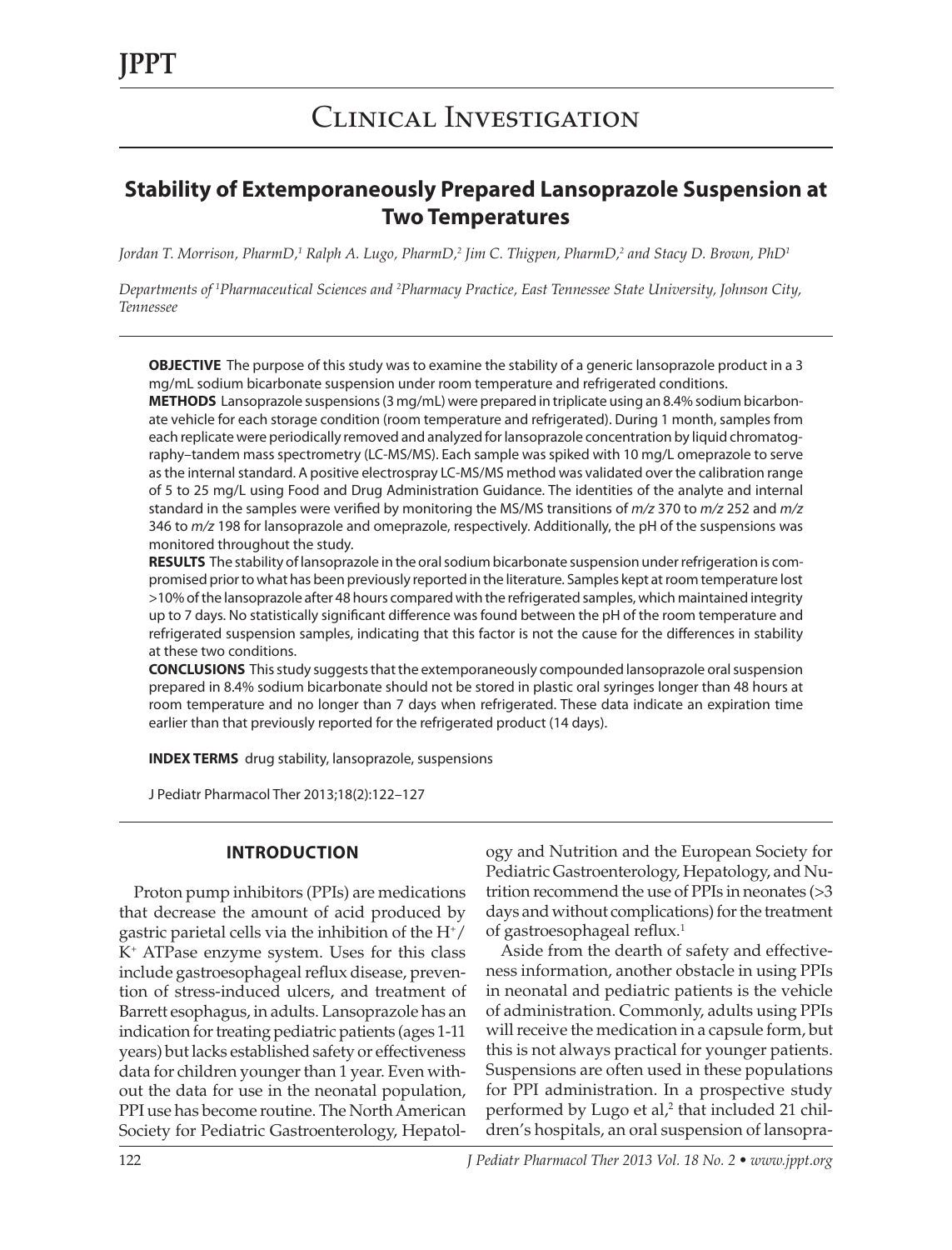zole was the number one reported extemporaneous formulation prepared in the inpatient setting. In the study, 19 of 21 hospitals surveyed reported using a 3 mg/mL lansoprazole oral suspension; however, there are limited data regarding the stability of this formulation.<sup>2</sup>

Olabisi et al<sup>3</sup> examined preparations of lansoprazole for nasogastric tube administration. The study included lansoprazole mixed with a variety of vehicles, including apple juice, cranberry juice, ginger ale, orange juice, water, and sodium bicarbonate 8.4%. The suspensions were then passed through a nasogastric (NG) tube and collected in a graduated cylinder. Of all of the tested vehicles, sodium bicarbonate 8.4% was the only one found to provide complete drug retrieval after administration through the NG tube. Lansoprazole mixed with sodium bicarbonate 8.4% was also the only tested combination that did not result in any clogging in the NG tube, but despite this, the manufacturer still recommends the use of apple juice for NG tube administration of Prevacid.3,4 An alternative formulation of lansoprazole in Ora-Blend has been recently proposed by Melkoumov et al,<sup>5</sup> yet the stability is limited to 3 days under refrigeration.

Preparing lansoprazole suspension in the 8.4% sodium bicarbonate vehicle, known as simplified lansoprazole suspension (SLS), is the historical standard<sup>6</sup>; however, studies examining the stability of the drug in this basic suspension are conflicting. According to a study by DiGiacinto et al,<sup>7</sup> the reported stability of lansoprazole suspension was 8 hours at 22°C and 14 days at 4°C. In contrast, a study performed by Phillips et al<sup>8</sup> revealed a stability of 4 weeks when lansoprazole was stored in amber plastic vials under refrigeration and 2 weeks at room temperature. Thus, the commonly accepted stability of lansoprazole suspension prepared in 8.4% sodium bicarbonate is 14 days if kept refrigerated.<sup>9</sup> The objective of this study was to verify the stability (NLT  $90\%$  and NTM 110% of the labeled amount)<sup>10</sup> of a lansoprazole suspension at both room and refrigerated temperatures.

#### **MATERIALS AND METHODS**

#### *Instrumentation and Calibration*

Previously published ultra-high-pressure liquid chromatography–tandem mass spectrometry methodology was used to analyze all stability

study samples for lansoprazole concentration.<sup>11</sup> This method was developed and validated according to Food and Drug Administration guidelines for bioanalytical methods.12,13 During each day of the study, fresh calibration standards using USP reference standards were prepared in 50:50 v/v water-methanol mixture. The calibration curve consisted of 5 points: 5, 10, 15, 20, and 25 mg/L lansoprazole. Each calibration and validation solution contained 10 mg/L omeprazole. The calibration curves used in the study displayed a linear response in the aforementioned range with a slope of 0.08596 ± 0.00709, a *y*-intercept of  $0.3525 \pm 0.0429$ , and an  $R^2$  value of  $0.9931 \pm 0.0284$ . Quantification was performed using the peak area ratios between lansoprazole and omeprazole.

#### *Stability Study*

Lansoprazole suspension (3 mg/mL) was prepared in triplicate for both refrigerated  $(3^{\circ}C - 4^{\circ}C)$ and room temperature (20ºC-22ºC) storage. The suspensions were made by emptying the contents of ten 30-mg generic capsules of lansoprazole into an Erlenmeyer flask and adding 100 mL of 8.4% sodium bicarbonate solution. The suspensions were then stirred on a magnetic stir plate for 30 minutes and protected from light. Following this, the density of each bulk preparation at room temperature was determined using 10-mL samples in a 10-mL graduate cylinder. This 10-mL sample of each was retained for baseline pH determination. Thereafter, 0.6-mL aliquots of suspension were drawn up into plastic amber-colored oral syringes to be stored under the 2 test conditions. Syringes were removed for each time point, the contents were diluted with 8.4 mL of a 50:50 mix of methanol and water, and they were vortex mixed. From this mixture, 100 µL was removed by micropipette and further diluted with 800 µL of the 50:50 solvent mixture. A volume of 100 µL of the internal standard (100 mg/L omeprazole) was added to the aforementioned mixture for a final concentration of 10 mg/L omeprazole. The final dilution of lansoprazole was intended to bring the sample concentration within the calibration range (5-25 mg/L). The actual concentration of lansoprazole in each sample was calculated using the calibration curve from that day. Suspension samples were filtered via a 0.22-µm filter prior to being added to the autosampler vials.

For each sampling time point, the filled and empty syringes were weighed so as to correct for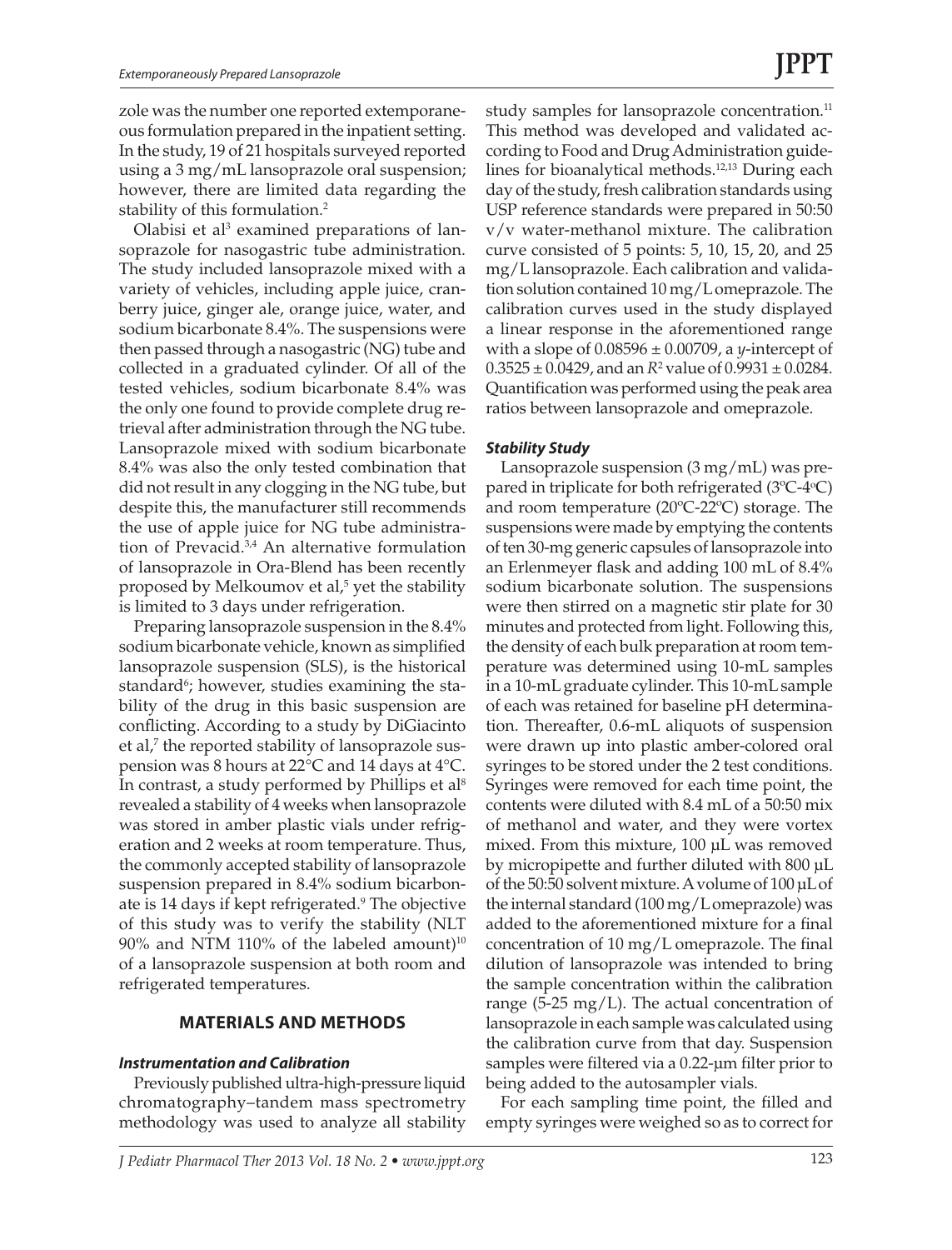**Table.** Stability of Lansoprazole up to 90 Days at Room Temperature (20ºC -22ºC) and Refrigerated Temperature (3ºC-4ºC) Expressed as Mean Concentration (mg/mL) ± SD and Percent Remaining From Initial Concentration (Time 0 Hours), n=12, for Each Condition at Each Time Point, Determined by LC-MS/MS Using Omeprazole as an Internal Standard\*

| <b>Storage</b> | <b>Time Since Compounding</b>                                                                                                                 |                                                                                                                                                         |      |      |      |       |       |       |  |  |
|----------------|-----------------------------------------------------------------------------------------------------------------------------------------------|---------------------------------------------------------------------------------------------------------------------------------------------------------|------|------|------|-------|-------|-------|--|--|
|                | 0 hr                                                                                                                                          | 2 <sub>hr</sub>                                                                                                                                         | 4 hr | 6 hr | 8 hr | 12 hr | 24 hr | 48 hr |  |  |
|                | $20^{\circ}$ C-22 $^{\circ}$ C 2.70 ± 0.23, 2.60 ± 0.14, 2.59 ± 0.21, 2.55 ± 0.39, 2.45 ± 0.25, 2.49 ± 0.24, 2.47 ± 0.28, 2.45 ± 0.28,<br>100 | 96.0                                                                                                                                                    | 95.9 | 94.4 | 90.7 | 92.2  | 91.2  | 90.8  |  |  |
| $3^oC - 4^oC$  | 100                                                                                                                                           | $2.82 \pm 0.16$ , $2.78 \pm 0.30$ , $2.78 \pm 0.12$ , $2.74 \pm 0.40$ , $2.71 \pm 0.11$ , $2.68 \pm 0.16$ , $2.67 \pm 0.14$ , $2.65 \pm 0.14$ ,<br>98.6 | 99.1 | 97.1 | 96.1 | 95.0  | 94.6  | 94.0  |  |  |

*\*Values given are displayed as: mean lansoprazole concentration (mg/mL) ± SD, percent deviation from initial concentration (concentration at time 0 hours)*

density differences between the replicate preparations. This strategy of using the weight of the suspension sample instead of the volume alone has been previously demonstrated as an effective way to compensate for the error involved in sampling a non-homogeneous matrix.14 At each time point, 2 samples were taken from each replicate, and each sample was injected twice for a total of 4 injections at each time point. Additional samples were analyzed from the bulk suspensions at time 0 hours and at 7, 14, and 30 days to assess the impact of storage in the oral syringes. Finally, the pH of the preparations was monitored at 0 hours and at 7, 14, 21, and 30 days.

#### *Data Analysis*

The stability of lansoprazole in the oral suspension preparations was assessed by comparing the percentage of drug remaining at each time point to the initial concentration. Statistical analyses were performed using GraphPad Prism software (GraphPad Software, La Jolla, CA). Additionally, 1-way analysis of variance (ANOVA; p<0.05) with a Dunnett posttest was used to verify statistically significant degradation. The degradation constant (*k*) was determined from linear regression data of each replicate, assuming first-order kinetics, because the first-order degradation model fit the data better than zero or second order. Using the degradation constants from each temperature condition, the frequency factor and activation energy of degradation were calculated using the Arrhenius equation.<sup>8</sup> Additional analyses included verification that the replicates within each temperature condition were not statistically different using a repeatedmeasures ANOVA ( $p$ <0.05) and a Bonferroni posttest. The pH measurements between the 2 conditions were also compared using a 2-tailed

Student *t*-test (p<0.05). Finally, to evaluate the impact of storing the samples in oral syringes versus the bulk suspension, these data were compared using a 1-way ANOVA with Bonferroni multiple comparison test (p<0.05).

#### **RESULTS**

#### *Room Temperature Samples Versus Refrigerated Samples*

The Table shows the degradation profiles of the lansoprazole suspensions at refrigerated and room temperature conditions. Under refrigeration, the drug concentration in the suspension first dipped below 90% at the 8-day time point, and at 72 hours for room temperature samples. This indicates a beyond-use date of 7 days (refrigerated) and 48 hours (room temperature) for SLS prepared with generic lansoprazole. Statistically significant degradation was verified using the 1-way ANOVA analysis (p<0.05; 0-hour concentration as control). Additionally, within each experimental group the replicates were not shown to have any statistically significant differences. Statistically significant pairing was noted in both groups, with  $R^2 = 0.9293$  in the refrigerated group and  $R^2 = 0.8794$  among the room temperature replicates.

#### *Degradation Kinetics*

Various concentration-versus-time plots were examined for the combination of replicates from each condition, and it was determined that first-order kinetics was the best fit. Using the degradation rate constant (*k*) for each replicate at each condition, the frequency factor (A) and the activation energy  $(E_{a})$  were determined from the Arrhenius equation, resulting in A =  $17,354$  hr<sup>-1</sup> and  $E_a = 26.5 \text{ kJ/mol}$ . The mean rate constants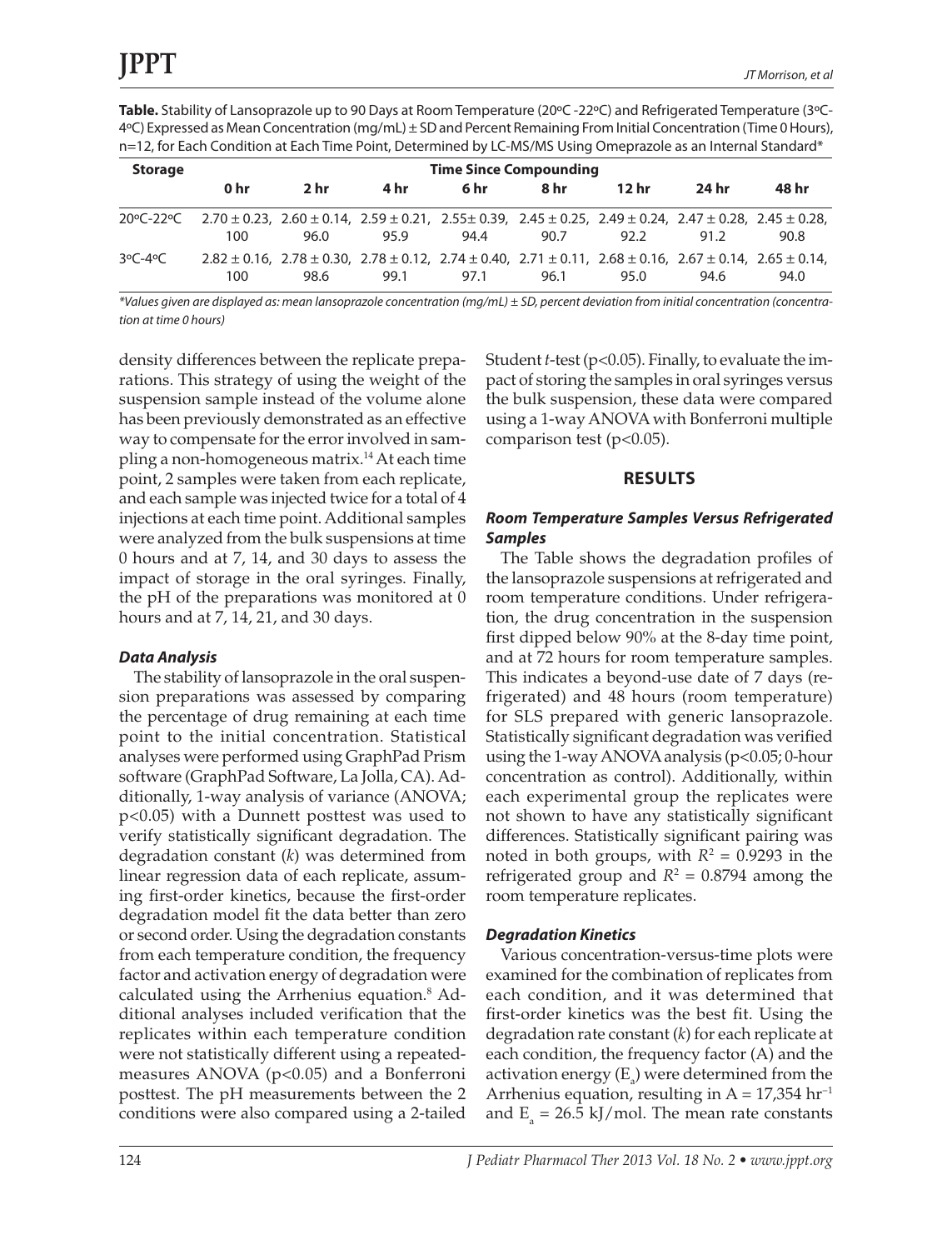**Table.** Stability of Lansoprazole up to 90 Days at Room Temperature (20ºC -22ºC) and Refrigerated Temperature (3ºC-4ºC) Expressed as Mean Concentration (mg/mL) ± SD and Percent Remaining From Initial Concentration (Time 0 Hours), n=12, for Each Condition at Each Time Point, Determined by LC-MS/MS Using Omeprazole as an Internal Standard\* (*cont.*)

| <b>Storage</b> | <b>Time Since Compounding</b> |                   |                 |                   |                   |                   |                   |  |  |  |  |
|----------------|-------------------------------|-------------------|-----------------|-------------------|-------------------|-------------------|-------------------|--|--|--|--|
|                | 72 hr                         | 96 hr             | 7 davs          | 8 days            | 14 davs           | 21 davs           | 30 days           |  |  |  |  |
| 20°C-22°C      | $2.37 \pm 0.17$               | $2.38 \pm 0.21$ . | $2.34 \pm 0.25$ | $2.34 \pm 0.30$ , | $2.37 \pm 0.07$ , | $2.27 \pm 0.17$ . | $2.27 \pm 0.25$   |  |  |  |  |
|                | 87.7                          | 87.9              | 86.7            | 86.6              | 87.8              | 84.1              | 83.8              |  |  |  |  |
| $3^oC - 4^oC$  | $2.63 \pm 0.29$ .             | $2.62 \pm 0.16$   | $2.55 \pm 0.25$ | $2.50 \pm 0.18$   | $2.53 \pm 0.26$   | $2.46 \pm 0.18$   | $2.43 \pm 0.17$ , |  |  |  |  |
|                | 93.1                          | 92.7              | 90.5            | 88.5              | 89.8              | 87.2              | 86.0              |  |  |  |  |

*\*Values given are displayed as: mean lansoprazole concentration (mg/mL) ± SD, percent deviation from initial concentration (concentration at time 0 hours)*

for the refrigerated replicate were 0.000187 and 0.000179 hr−1 for the samples stored under room temperature.

#### *Stability of pH*

Sample pH was periodically monitored throughout the study. Refrigerated samples held a pH of  $8.579 \pm 0.118$  (average  $\pm$  SD; n=15), whereas the room temperature sample pH was 8.578  $\pm$  0.127 (n=15). No statistically significant difference in these data was detected using a 2-tailed Student *t*-test (p<0.05) with an *R*<sup>2</sup> of 3.294e-005, and the relative SD of these measurements was less than 1.5% for each group. This indicates that pH was not a factor in the drug degradation and that the 8.4% sodium bicarbonate was sufficient to maintain pH past the beyond-use time for both temperature conditions.

#### *Impact of Density Correction*

Using a density correction to compensate for sampling from a non-homogeneous mixture has been shown to be effective in previous studies on omeprazole stability.<sup>14</sup> The error that is compensated for by this density correction ranges from 0.82% to 17.3%, with a 6.95% mean deviation between the data that were corrected for the weight/density of the sample versus that which were not. The replicates that were refrigerated had a density of  $1.073 \pm 0.054$  (mean  $\pm$  SD; n = 3), and the room temperature ones had a density of  $1.033 \pm 0.0052$  (n=3). Furthermore, the densities of these 2 groups of preparations were compared using an unpaired, 2-tailed *t*-test, and the means were not found to be statistically different  $(p<0.05)$ .

#### *Impact of Storage in Syringes Versus Bulk Bottles*

Finally, the results from the suspension samples stored in amber syringes were compared with a limited number of sampling points from the bulk (amber-colored) plastic bottles of each replicate. The calculated concentration of lansoprazole at 168-, 336-, and 720-hour time points was compared between the bulk bottles and corresponding oral syringes for each replicate; however, no statistically significant difference was detected (p<0.05).

#### **DISCUSSION**

#### *Use of Liquid Chromatography–Tandem Mass Spectrometry Technology to Study Drug Stability*

Most published drug stability studies use high-performance liquid chromatography with ultraviolet detection for quantification of the drug of interest. In this study, we employed a more sensitive and specific methodology, liquid chromatography–tandem mass spectrometry (LC-MS/MS), because of the concerns regarding rapid degradation of lansoprazole. Unlike ultraviolet detection, mass spectrometric detection correlates to the specific molecular weight of a compound, and with our instrument this molecular weight is accurate out to 0.0001 mass units. This specificity ensures that the chromatographic peak being monitored is in fact that of the drug of interest—in this case lansoprazole—and not a degradation product. Specificity is ensured by monitoring an ion channel specific to the molecular weight of lansoprazole (*m/z* 370).

#### *Density Correction in Data Analysis*

The impact of our correcting for the mass of each of the samples in this study cannot be overstated. When samples from this non-homogeneous suspension are removed by volume, even with a wide-opening pipette tip, their individual contents can vary greatly. Rather than relying on pipette volume to calculate lansopra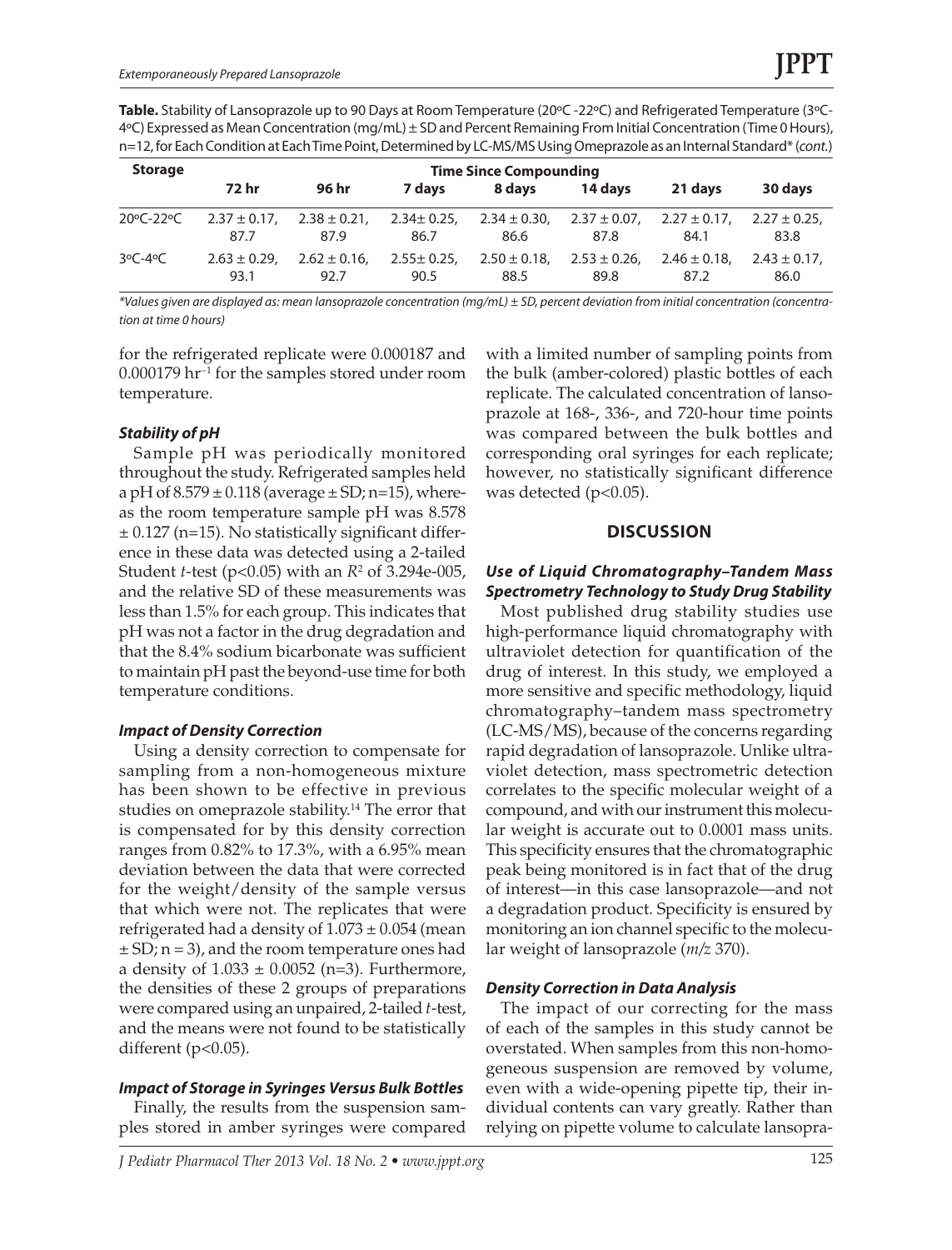zole concentration in the samples, we used the sample weight and determined the true volume withdrawn using density of each replicate. The precedent for this practice has been set,<sup>14</sup> and we found it to be an effective way to compensate for sampling from non-homogeneous mixtures. This also removes the need for timed shaking for resuspension prior to sampling.

#### *Initial Lansoprazole Concentration*

The recipe used for compounding SLS reports an initial concentration of 3 mg/mL, which is expected following complete release of drug from polymer microspheres and 100% dissolution if 300 mg of drug were dissolved in 100 mL of vehicle. However, previous studies have indicated limitations in the dissolution of lansoprazole in sodium bicarbonate, suggesting that Ora-Blend may be a more suitable vehicle for this preparation.5 Because of this, we determined an initial, time-0 hours, concentration of each replicate to serve as the reference against which the beyonduse date was calculated. This practice is common in stability investigations because this starting concentration will vary slightly among individual preparations.15–18 Nevertheless, our preparations recovered a mean of 90.3% (room temperature replicates) and 94.2% (refrigerated replicates) relative to the theoretical concentration of 3 mg/mL.

#### *Directions for Future Stability Investigations*

Work by Ensom et al<sup>19</sup> indicates the stability of lansoprazole in oral suspension can be retained up to 90 days if stored in glass containers. In this study, they also address the important issue of not only a stable preparation, but also a palatable one, showing that the traditional SLS is highly undesirable for oral administration, restricting its use to NG administration.<sup>19</sup> Future investigation is called for that looks at the interactions this drug has with plastic matrices, with regard to storage in plastic prescription bottles, in oral syringes, and administration through NG tubes. Additionally, the practice of reserving all stability study samples at –80°C so they can be analyzed on the same day has the potential to reduce error associated with intraday variations.19

#### **CONCLUSION**

The results of this study indicate that lansoprazole suspension (3 mg/mL) loses stability, as defined by >10% reduction of the initial concentration, at 48 hours under room temperature conditions and after 7 days under refrigerated conditions. These study samples were stored in amber-colored oral syringes to protect the drug from light as well as to ensure ease of sampling during the study. The results of this study indicate that the stability of lansoprazole suspension under refrigeration is shorter than previously recognized, if stored in plastic oral syringes. However, this study shows that the 8.4% sodium bicarbonate vehicle is sufficient to maintain the pH of this drug preparation past the beyonduse time, and that storage in amber-colored oral syringes results in stability comparable to that of storage in bulk amber-colored plastic bottles, regardless of temperature. Suspension palatability was not assessed. Finally, the use of density correction to account for differences among nonhomogeneous preparations such as SLS allows for more accurate quantification of the drug in small sample volumes.

**DISCLOSURE** Drs Morrison, Lugo, and Thigpen declare no conflicts or financial interest in any product or service mentioned in the manuscript, including grants, equipment, medications, employment, gifts, and honoraria. Dr Brown received grant support from Shimadzu and the Health Resources and Services Administration (grant no. C76HF09725) for purchase of the LC-MS equipment.

**ACKNOWLEDGMENTS** The authors would like to thank Shimadzu for the funding provided by its LC-MS Instrument Grant Program and the East Tennessee State University Research Development Committee for its funding though the Small Grant Program. We acknowledge the Gatton College of Pharmacy for its support of this work and for the funds provided in support of student research and travel. We would also like to thank the Johnson City Medical Center (Johnson City, Tennessee) pharmacy for supplying the lansoprazole capsules and sodium bicarbonate for the stability study. This work has been presented as a poster at the 2010 American College of Clinical Pharmacy Meeting (Austin, Texas) as well as the 2011 American Society of Hospital Pharmacists Mid-Year Meeting (New Orleans, Louisiana).

**ABBREVIATIONS** ANOVA, analysis of variance; LC-MS/MS, liquid chromatography–tandem mass spectrometry; NG, nasogastric; PPIs, proton pump inhibitors; SLS, simplified lansoprazole suspension

**CORRESPONDENCE** Stacy D. Brown, PhD, Gatton College of Pharmacy at ETSU, Department of Pharmaceutical Sciences, Box 70594, Johnson City, TN 37614-1708, email: browsd03@etsu.edu